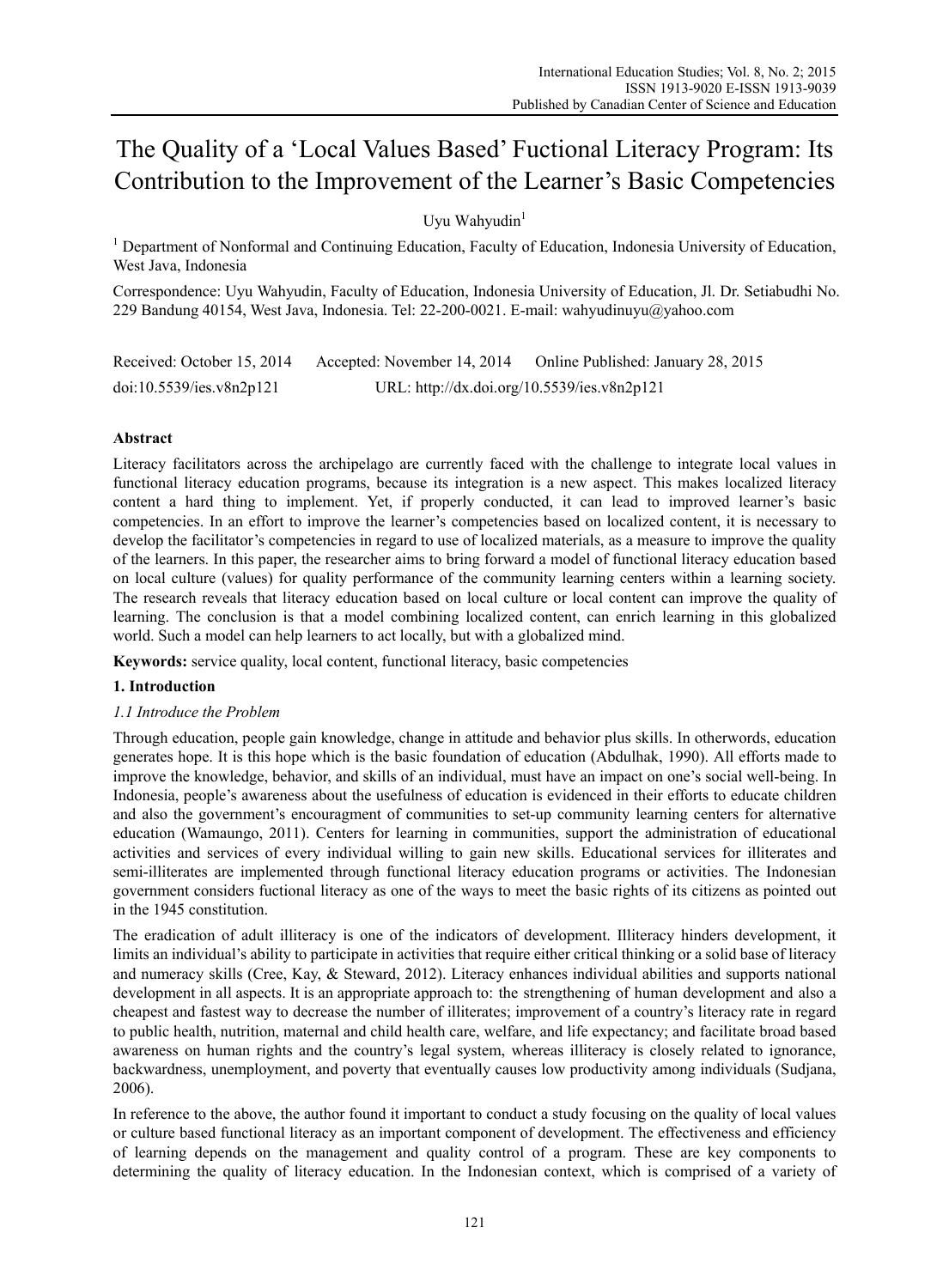cultures, customs, different ethnic groups, religions and beliefs, it is impossible to implement a similar program on functional literacy. The programmers or facilitators of literacy programs have to implement a combination of learning activities integrated with culturally based values, making the content localized (Kusnadi, 2005). It is a must for literacy education programmers to consider cultural diversity in developing learning materials for different areas of the archipelago.

This is inline with the fact that to determinate a community's learning needs, characteristics of a given group should be taken in consideration. The values and norms selected must be related to universal values (Koentjaraningrat, 1979). Such values may include: 1) system of survival: equipments and infrastructure, 2) livelihood systems or income generating systems, 3) social system, 4) language: spoken and written for communication, 5) art, 6) knowledge system, and 7) religious and spiritual systems.

## *1.2 Explore Importance of the Problem*

In reference to the research background, functional literacy is a program that requires much attention. It is therefore necessary to develop a model that can facilitate the learning process which meets the demands of the learners. The present research aimed to establish an appropriate quality control, and local value or culture based functional literacy model for the local communities. In specific, the researcher summarized the research problem in four questions: 1) How is the empirical condition of functional literacy education? 2) How is the conceptual model of functional literacy education based on local values or culture? 3) How is the implementation of the model ? and 4) How effective is this model?

#### *1.3 Describe Relevant Scholarship*

Theoretically, the findings of this research will contribute to the cultivation of knowledge in the field of non-formal education, especially in regard to functional literacy education. It will also act as a guide for literacy programs or activities developed to meet the demands of local communities. The growing demands of education have led to the acceptance of functional literacy education. These demands have led to a warm welcome of nonformal approaches to learning for people who either have not had access to formal schooling or whose formal education has proved insufficient (Srinivasan, 1977; Wamaungo, 2011). Those who might have cut short their high school regret for such a big mistake and embrace literacy programs as a crucial second chance to gain required skills (Boyle, 1981). They see literacy as a chance to develop needed abilities missed during the early days of life, and perceive it as way to aquire advanced set of skills, knowledge, and strategies necessary to live a happy life.

Though literacy education is very important and at a rising demand, the current problem literacy education faces is the low quality of the services offerred to communities. The cause being the limited infrastructure and facilities, inadquates skills of the administrators in creating innovative education programs or activities for the learner. This is evident in the quality of programs deemed inappropriate and leading to lack of interest among participants, leading to another form of education dropout, but this time, less call it "continuing education or literacy education dropout", hence causing further stagnation in functional literacy for all (FLFA). In such a situation, the quality of services and the learning needs should be in line with community demands. The only way is to embrace education programs which meet the most important issues arising from the very community. It is a proper way of providing effective and useful literacy programs. Illich calls for a cultural revolution, while holding a belief that mere revision of the formal school system can not result into the society the community needs (Srinivasan, 1977; Wamaungo, 2011). Meaning that culture is an important component to consider while developing effecient literacy programs.

Hufad (2004), states that the social impact of literacy is a guiding principle for public investment in literacy education. The social aspect may vary from one nation to another nation; nevertheless, the essential meaning remains the same. Those who obtain knowledge of how to read and write can functionally use it where necessary by practicing what they have learnt in their daily-life.

Local culture or values can used as a basis or foundation for the development of education models on (in development of teaching materials, teaching strategies, media of teaching, and evaluation instruments). However, cultural issues can be obtained in two ways, namely: 1) by referring to the literature reviewed, it means one has considered the different communities (Parasuraman, 1994), 2) by referring to the field studies carried out by researchers and their references on culture, and philosophy (Kamil, 2002; Sudjana, 2006), it will provide elements neccessary to develop a literacy curriculum that considers cultural values and science cultural values which greatly affect literacy programs.

The quality of literacy education programs has to satisfy the participants and should meet the set standard of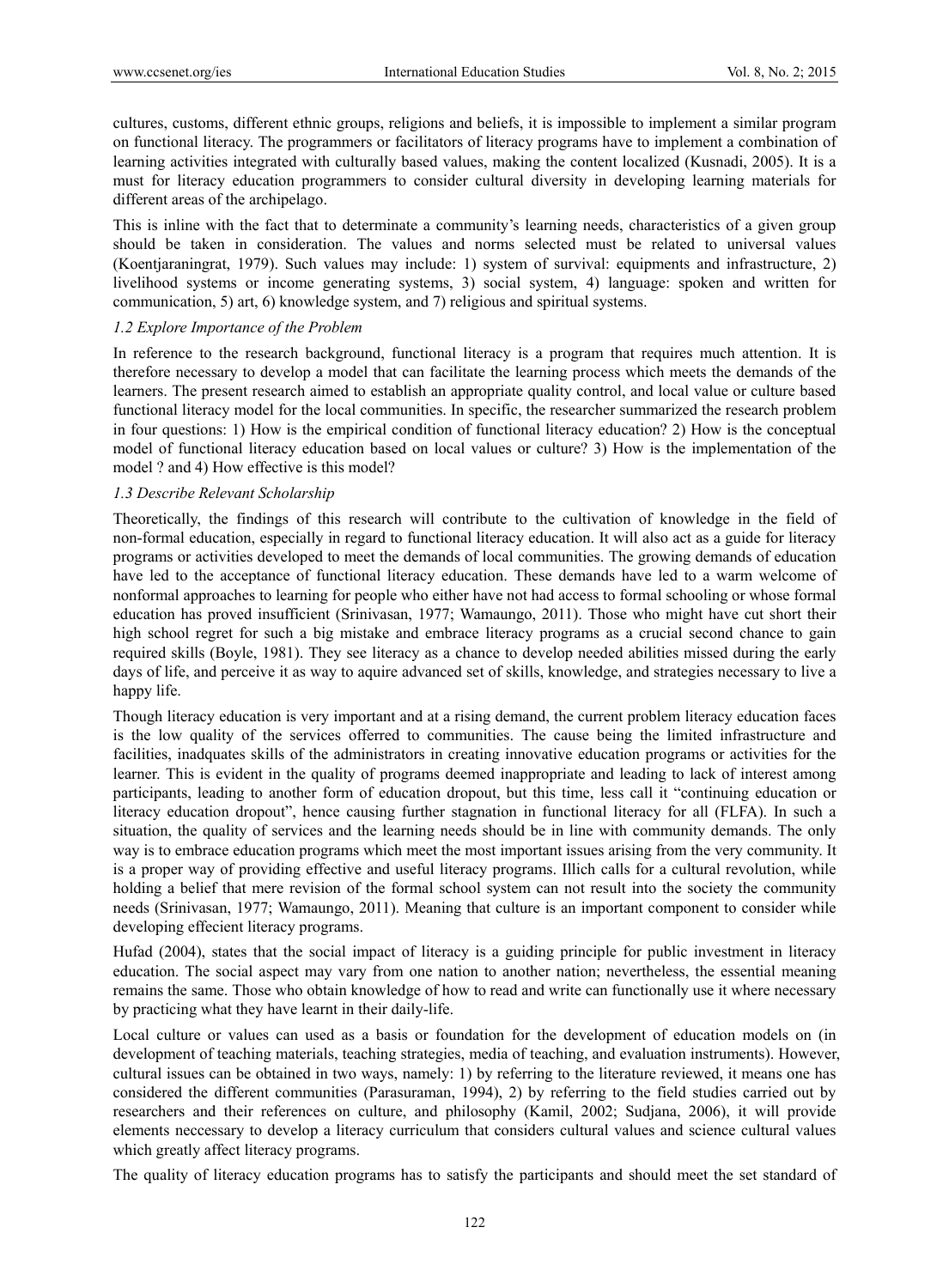service quality (Parasuraman, 1985). Parasuraman states that the indicators of good service quality are: 1) tangible: focuses on the infrastructures and facility for learning; 2) empathy: refers to being decisive, critcial, and or have feeling for others; 3) responsiveness: the ability of the administrators and tutors to facilitate and provide better services as well as able to understand learner needs; 4) reliability: the ability to provide trustworthy services; and 5) assurance: the ability to guarantee and or being hospitable to the others, including: administrators, tutors, and stakeholders.

#### **2. Method**

The present research used a qualitative method as an approach to the research and later on a developed a model which in education, if applied, it generates an educational product (Sugiyono, 2007). There were seven steps in developing this model, they included: conducting pilot study, organizing conceptual model, validating conceptual model, revising conceptual model, testing the model, completing the model, and disseminating the final product.



Figure 1. The plot of model development

# *2.1 Instruments and Research Techniques*

The instruments and research techniques for data collection were: 1) document analysis; (2) structured interview; 3) observations; and 4) questionnaire. These instruments were employed to gather empirical data on literacy activities, the elements of local culture in the community learning centers, the characteristics of learners, tutors, administrators, and community leaders. On the other hand, questionnaires were applied to obtain data on learners' literacy competencies.

# *2.2 Data Analysis*

Data analysis was conducted using both qualitative and quantitative methods. Qualitative data analysis was done by organizing the data gathered, elaborating and coding the data into units, arranging them into patterns, positioning the data, and establishing conclusions. A quantitative data analysis was employed to support qualitative data and to attain a general picture regarding the basic competencies of learners.

#### **3. Results of the Study–Empirical Condition of Literacy Education**

Local government of Subang regency (especially The Office of Education) had been implementing national policy, especially in the education sector related to the eradication of illiteracy. It can be seen from the principle of *Gotong-Royong* or cooperative principle, which is the major characteristic of the society of Subang. The cooperativeness of Subang people in the process of illiteracy eradication is indicated or seen from different perspectives: (1) data collection from respondents, that involved all parties pertinent to the program; (2) gradual training of the tutors for functional literacy program; (3) accomplishing of functional literacy program that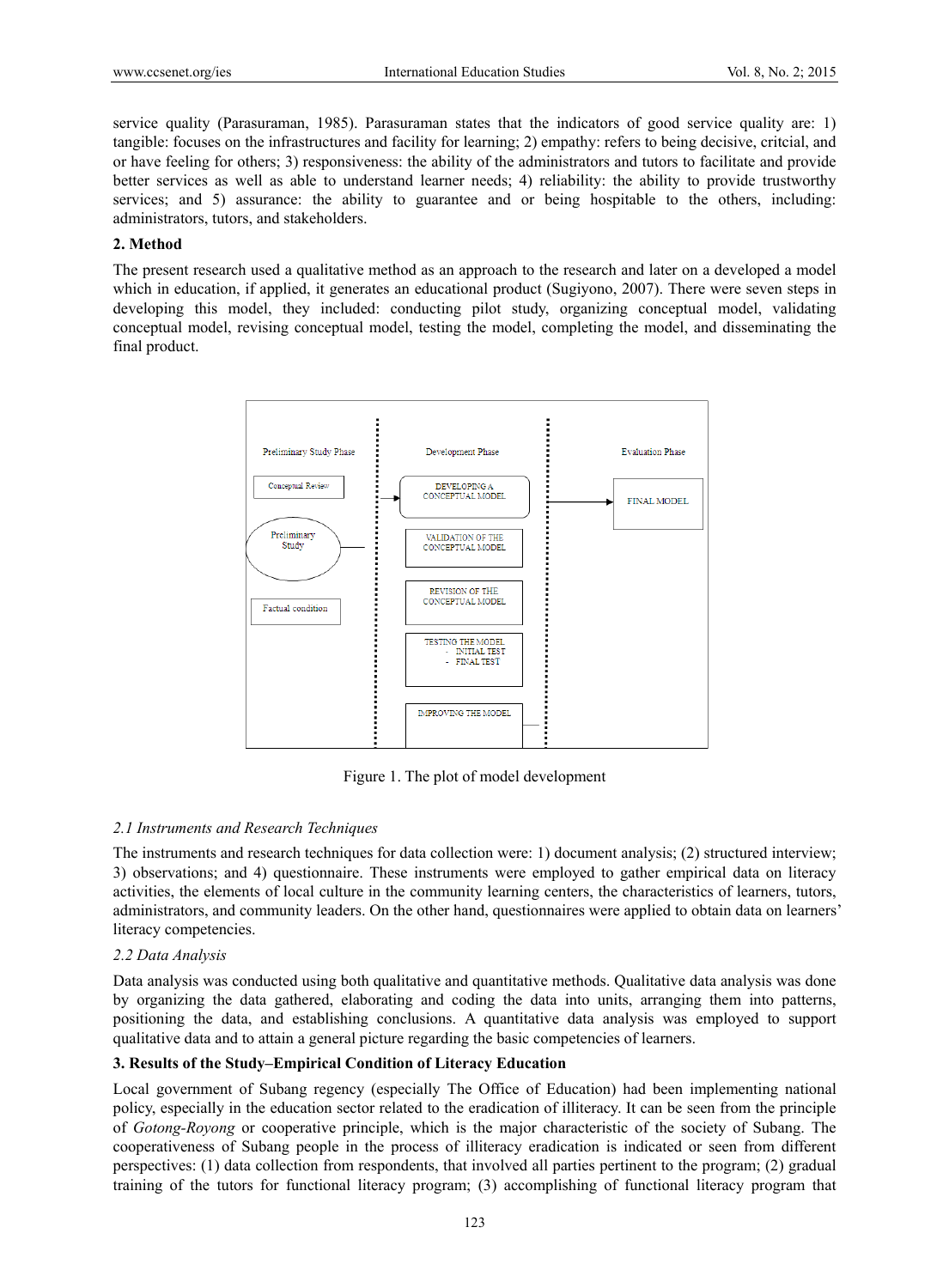involves all bodies/organizations pertinent to literacy education; (4) establishing cooperation with related bodies, such as universities (UPI and UGM), and Non-Formal and Informal Education Development Center (NFIEDP) Region I Jayagiri, West Java; and (5) providing infrastructures and facilities with the assistance of the government and the local society.

Tutors' experiences in the establishment of functional literacy education program were: First, there were four ways in identifying learning needs: (1) noticing local potentialities; (2) discussing those potentialities with the learners; (3) prioritizing learning needs based on the learners' input; and (4) providing stimulations, for example, asking for the leaners' daily activities. Second, there was no particular ways in formulating learning objectives. Learning objectives were adapted from learning priority. Third, the teaching materials tend to be used as a supplement, which were not specifically used in the teaching-learning process. Fourth, by means of inducements, the learners could tell everything related to the learning topics that were going to be explained in the teaching-learning process. Fifth, the teaching materials were not specifically prepared. The tutors, therefore, encountered some difficulties in the teaching process. Sixth, the media used in the teaching-learning process were the things existed around the learners, such as identity card, family card, money, or other things. Seventh, evaluation of the learning results were carried out simultaneously by correcting the writing and the reading of the learners.

## *3.1 The Model of Service Quality in Literacy Education*

Quality in lietracy education is promoted through two things: the curriculum in this case a curriculum of literacy education based on local culture and management of learning centers. A literacy curriculum developed based on local culture is cmprised of: 1) teaching strategies, such as learning objectives, teaching materials, learners' involvement, time allotment, and facility; 2) with teaching materials-it means the development of curriculum content, determining teaching direction or learning goals, and the content of teaching materials; 3) the media of instruction basically consists of learning equipments or aids, or materials that simplify the process of teaching and learning; and 4) learning evaluation is conducted during the process of learning and through reading tests, writing tests, and arithmetic.

#### *3.2 Teaching Strategies in Literacy Education*

The selection and determination of teaching strategies could not be separated from other components in the learning system. For instance strategies used were: 1) Target: the predisposition of the learners. Teaching strategies that focus on the learners needs to be involved in a second chance education program. Ideally, this method looks at the learner as key to the teaching and learning processes. On the other hand, tutors acted as a guide during learning. 2) Teaching methodology: the methodology employed by the tutors varied, for examples: 1) Structure Analysis Synthesis (SAS): learners would recognize that a sentence consists of words, syllables, letters, and punctuation marks; 2) key words: one of the techniques used was by presenting pictures that portrays real-life situations; 3) syllable: the learners tried to learn the syllables of varied words with the principles of replaying, memorizing, and practicing all the letters either the vowels and the consonants; (4) alphabet poster: the tutors utilized, which were attached based on the appropriate alphabet on the poster. 3) Learners' groupings: teaching strategy related to the learners' grouping was more or less influenced by the number and characteristic of the learners themselves. By this grouping it was expected that a cooperative, competitive, and independent teaching-learning condition will flourish. The various teaching strategies presented here were only some of the strategies chosen by the tutors to facilitate teaching-learning process.

#### *3.3 Teaching Materials*

Teaching materials were developed based on local features. They were later grouped into five categorizes: (1) Subang local values or culture; (2) traditional medicines; (3) characteristics and habits of the society; (4) traditional art; (5) housing system; (6) transportation; and (7) fish farming. The chosen topics were then further developed into literacy teaching materials: (1) these teaching materials were developed based on the existing local materials of Subang; (2) learning materials were made easier for learners since, they were developed based on the language and the already known values of the community; (3) teaching materials were developed based on the learner's needs; (4) both the learners and tutors participated in the development of the learning materials; (5) materials for learning were identified by both the learners and tutors; (6) teaching materials were designed in such a way that they do not contradict religion and the customs of society; and (7) the materials were developed based on the local condition.

## *3.4 The Media of Teaching*

The selection of the media of teaching was relied on: (1) the suitability between the media and the learning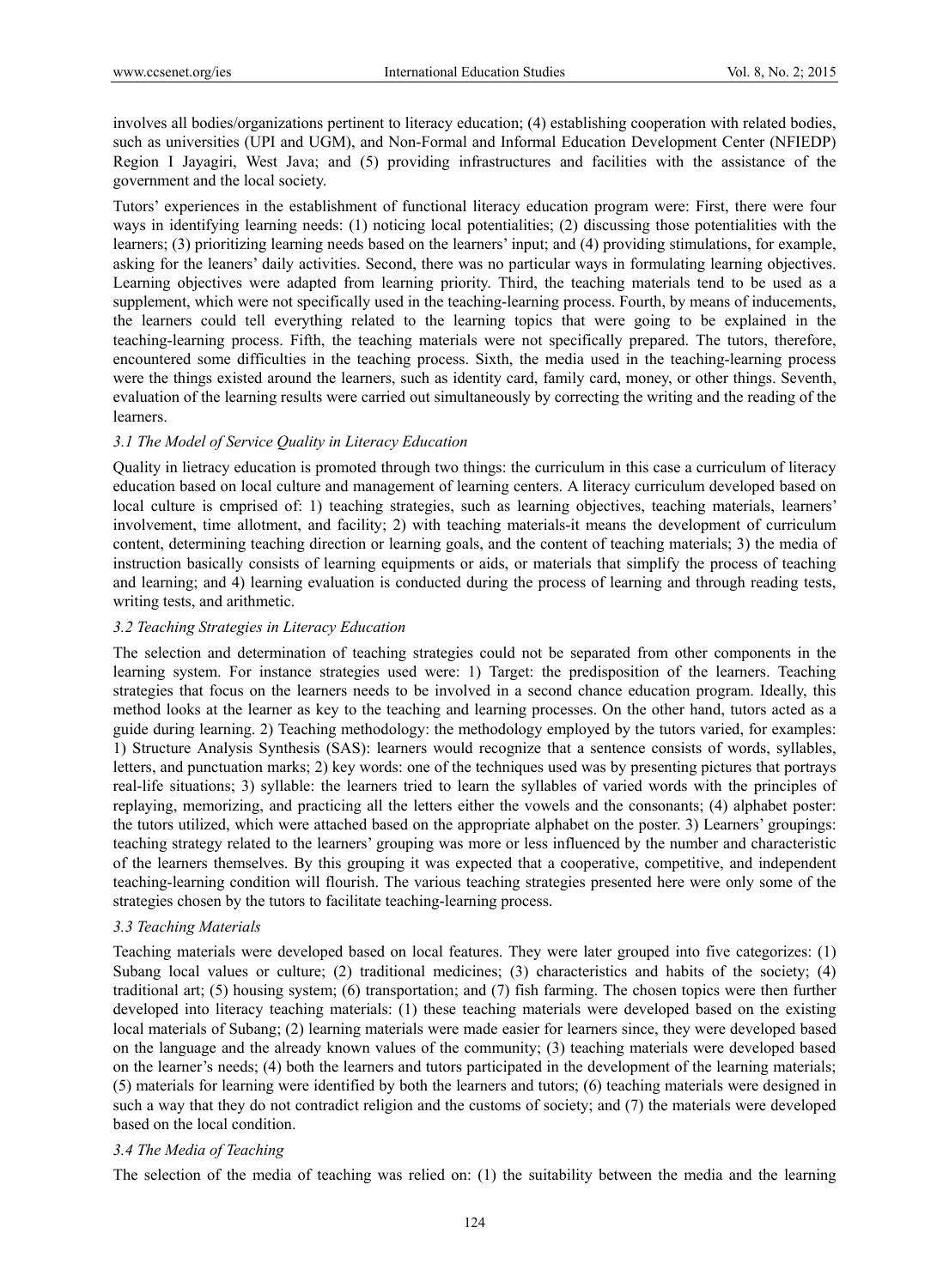objectives, (2) the suitability between the media and the teaching-learning process, (3) the suitability between the media and learners' characteristics, (4) the suitability between the media and tutors' skills and teaching styles, (5) the suitability between the media and the condition of environment, facilities, and time allocated for the teaching-learning process, and (6) the suitability between the media and the characteristics of local culture.

## *3.5 Evaluation of the Process and the Results of Literacy Education*

The evaluation during program implementation was evaluation of learning progress of the individual learners, and the evaluation of the progress of learning groups. The first aspect of evaluation employed the appraisal of the learning process of reading, writing, and math as well as the appraisal of the learning process of functional skills. The second aspect was evaluation through tutor notes and the report on teaching-learning process. The evaluation of learning process was employed to understand the effectiveness of teaching programs, whereas the evaluation of learning results was carried out as a feedback for the completion of the teaching program.

#### *3.6 Implementation of Learning*

This stage was basically for a quality model development with a focus on local culture. This model involves learning programs that contain instructional strategies, learning materials, instructional media, and evaluation of learning, and learning management. In its implementation, this model is strongly influenced by the ability of tutors, managers, and students learned during the learning process. Stages of treatment are developed based on four aspects of development, namely aspects of input, process, evaluation, and output. First, the input components include (1) the learners, (2) learning materials, (3) infrastructure, (4) tutor, and (5) literacy education curriculum. Second, the components of the process include: (1) relevant learning strategies, (2) instructional media used, (3) teaching strategies of tutor, (4) how the learning society learn, and (5) manager/organizer. Third, the output components include (1) the acquisition of knowledge achieved by the learners, (2) society's mastery of skills; and (3) control the attitude of the learners. Fourth, the evaluation components include (1) evaluation of the learning process, (2) evaluation of the functional literacy program.

#### *3.7 The Process of Learning Reading*

The steps in the learning of reading cover several steps. (1) The tutor asked the learning society to express their experiences in their daily life. (2) The tutor selects and sorts out expressions of the learning society that contains material associated with the practical elements of the local culture of learners. (3) The tutor writes the material on a board. (4) The tutor asks the learners to copy the material into a notebook. (5) The tutor reads the reading material and the learning society repeats after by viewing to the board. (6) The tutor trains the learners to read repeatedly. (7) The tutor requests the learners to read simultaneously by looking at the results of their writings in the notebook. (8) The tutor trains the learners to read each writing in turn/random. (9) The tutor helps the learning society to have confidence and to feel happy that they can read, and gives encouragement to the learning society of helping others.

#### *3.8 The Process of Learning Writing*

The steps in the learning of writing covered several steps: (1) writing related to the elements of culture, (3) concrete writing and (4) writing letters, words, and sentences. Further, efforts to improve writing skills of tutor and learners included (1) helping learners to write, (2) analyzing their writings, and (3) helping learners to learn how to read the results of their own writings. The tutor helps the learning participants to improve their writing, namely (a) helping learners to learn from their mistakes, (b) helping learners learn to correct their own mistakes; (c) re-writing after finding and correcting errors.

#### *3.9 The Process of Learning Arithmetic*

The tutor helps the learners in learning arithmetic based on the familiarized activities. For instance, the learners can learn about money nominals, the number of livestock owned, the number of children, neighborhood and the community, and measurements. The learning materials are in the local language (Sundanese) by discussing the topics that are close to the daily life activities of the learning society. Evaluation Phase: The success of functional literacy program is measured by the level of achievement of the objectives of the program. However, the program cannot be looked at only by the success of its goals. It should be seen from the components of input, process, and output. First, the component inputs include: 1) the learning society (number, age, interests, cooperation, attitude, readiness to learn, and the completion of the task); 2) learning materials (learning material compliance with requirements, easiness in understanding the learning material, easiness in obtaining the materials, and attractiveness), 3) Facilities and infrastructure (which supports the teaching and learning process, easiness in obtaining/making, and availability), 4) Tutors who teach (skilled in teaching, master the learning material, and authoritative), 5) literacy education curriculum. Second, the components that are evaluated include: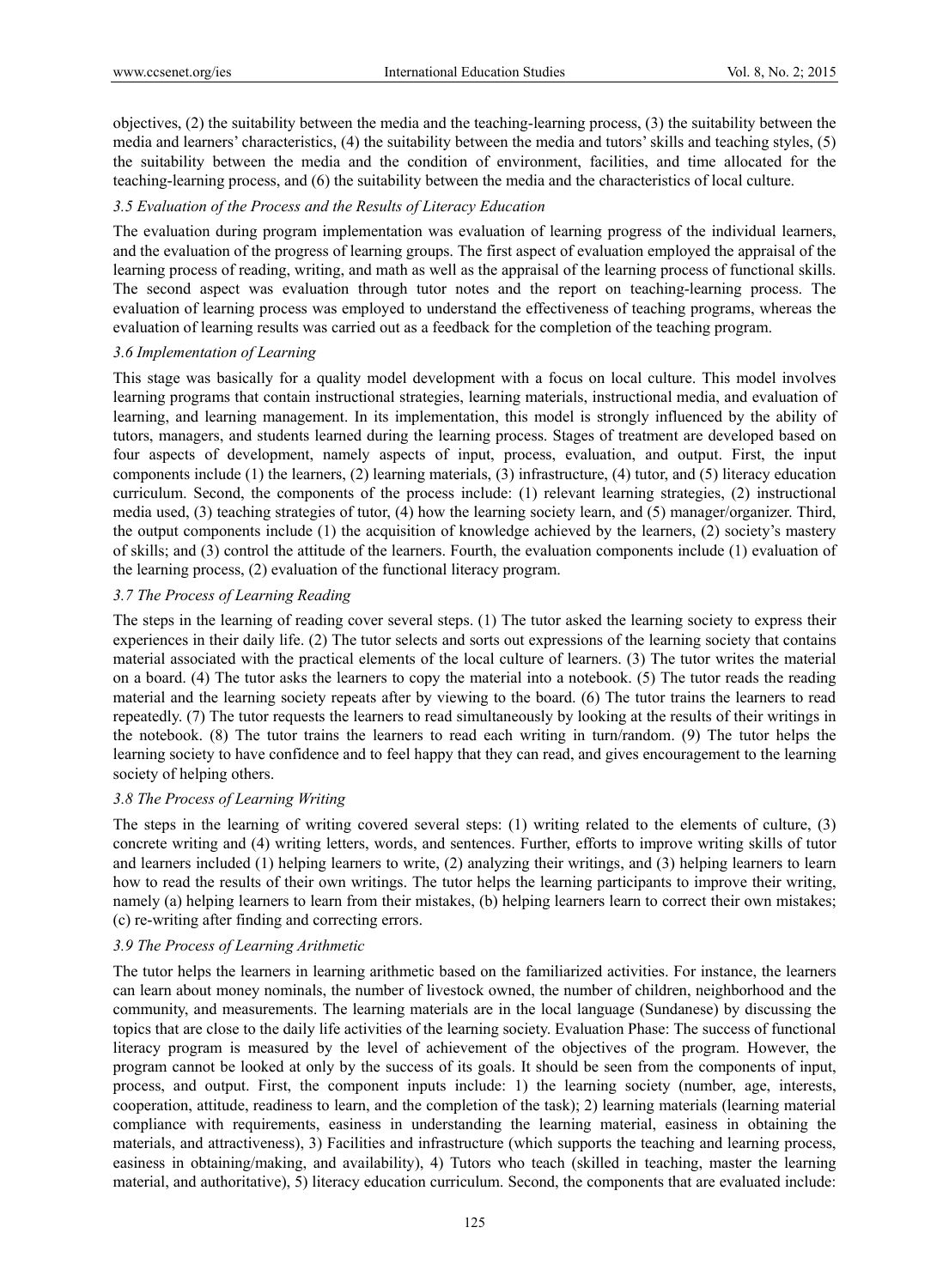1) relevant learning strategies (the use of the most appropriate learning strategies to be implemented), 2) instructional media used (utilizing a variety of media that exist in the learning environment), 3) how the tutor teach (the mastery of learning materials and the use of learning methods), 4) how the learning society learn (perseverance, motivation, and creativity), 5) manager/organizer (data of learners and tutors). Third, the components of output evaluated include: 1) the acquisition of knowledge achieved by the learners (mastery of learning materials), 2) mastery of the skills that people learn (mastery of functional skills), 3) control the attitude of the learning society (the learners feel that learning is a necessity).

The development of local based function literacy program covered several aspects, namely: 1) learner responsiveness, 2) values and the views of learners, 3) learning outcomes, 4) expectations of learners, 5) learning needs, 6) concepts, instructions, and theory in use, 7) measures and means of doing things, and 8) learning resources and activities.

#### **4. Conclusion**

A functional literacy education model designed in relation to local values can empirically improve the mastery of the basic competencies of learners. An element of local values integrated in a functional literacy education curriculum, as well as the evaluation tools of learning can help to improve the learner's basic competencies. Although all components of the model were presented in Sundanese language, were design refered to the national literacy standard competencies. Local culture appears in the mixture of components of learning where all attachments refer to the culture of learners. The model of service delivery in functional literacy education based on local values focused on learning programs (curriculum) and learning management as two major elements that influence the ability of tutors, managers.

The quality of a literacy program of literacy will affect the program either positively or negatively. The quality of service, management of learning, either partially or simultaneously, is of significant effect on the mastery of basic competencies in functional literacy. The increase in the competencies of a learning society in functional literacy is largely caused by the quality of the management of learning and the quality of services.

The development of literacy education activities based on local values is positive contribution to the improvement of the learner's literacy basic competencies. Integration of local values in literacy curriculum development which include: setting learning objectives, esigning learning materials, determining learning strategies, media for learning, and evaluation is of importance in the implementation of quality literacy education within a local setting.

#### **5. Recommendations**

#### *5.1 Reconstruction of Literacy Education*

In an effort to reconstruct literacy education, the expansion of literacy activities should not only be oriented toward the institutions that are known to be organizers of such programs, butt should also focus on efforts to diversify the learning objectives, learning materials, media, and instructional strategies and evaluation tools which are more appropriate and support integration of local values.

#### *5.2 Government (Policy Maker)*

This study is fundamental for the promotion requirements for mastery of basic competencies of the learners in regard to local values of society. The central government, together with the provincial and the district administration, should develop contextual, locally designed learning materials, media for learning and evaluation instruments through workshops/seminars, trainings and ongoing facilitation of tutors and managers of literacy education programs.

#### *5.3 Practitioners*

The implementation of literacy education model in regard to local culture practically requires managerial commitment from program managers, and tutors as key stakeholder in the whole phase of (1) planning, (2) organization, (3) leadership, (4) monitoring and evaluation; (5) establish individual and institutional partnerships.

## *5.4 Further Research*

To validate the results of this study, similar studies are needed in order to socialize and diffuse the model, this study did not reach the level of broad-based implementation. Thus, it needs a broader feasibility testing.